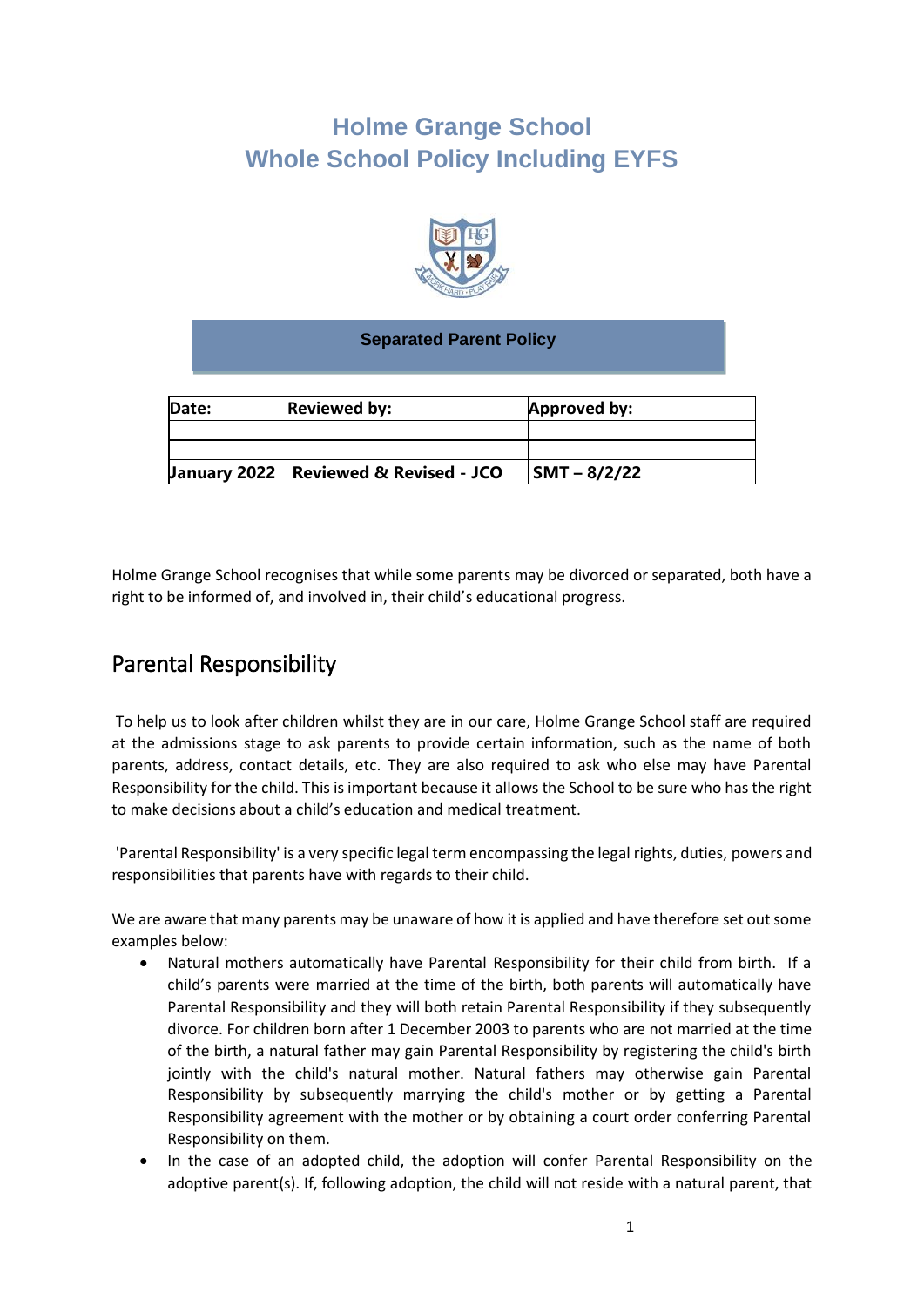parent will cease to hold Parental Responsibility.

- Where a surrogate is used, a child's parents can gain Parental Responsibility either through a parental order or through formal adoption after the child has been born.
- In the case of a same-sex parenting couples where the child is not adopted, both parents will have Parental Responsibility if they were civil partners at the time of the relevant treatment (e.g. insemination). If they are not civil partners, parents may gain Parental Responsibility by getting a Parental Responsibility agreement or by jointly registering the birth.
- Parental Responsibility cannot be lost, except where a child no longer resides with a natural parent following adoption, although this does not guarantee contact.

The information provided to the School when the pupil was enrolled, detailing whether both parents have Parental Responsibility, will be presumed to be correct unless a Court Order or original birth certificate proving otherwise is provided to the School. It is the responsibility of parents to inform the School when there is a change in the family's circumstances. We need to be kept up to date with contact details, arrangements for collecting children and emergencies.

Parents with Parental Responsibility are entitled to share in the decisions that are made about their child and to receive information about their child, including in relation to their child's education. In particular, these entitlements include the right to:

- to receive information about their child such as their school reports;
- give consent for, example, in relation to their child taking part in a particular educational visit;
- and be informed about meetings concerning the child such as those involving an exclusion or appeal.

This entitlement cannot be restricted without a specific Court Order. The School does not have the power to act simply on the request of one parent to restrict another. The School will treat both parents equally unless there is a specific ruling limiting a parent's ability to made decisions or participate in school life or receive information in existence. Staff will never pass judgement on either parent to the child. We will maintain our open-door policy with all parents, and the form tutor, Head of School, Head of Pastoral Care, Deputy Head and the Headteacher will be available by appointment to discuss any issues.

The School is under no obligation to inform the parent with whom a child normally resides ("the resident parent") if a non-resident parent ("the non-resident parent") contacts the School. Any such information will be given at the discretion of the Headteacher.

### Court Orders

Upon receipt of any Court Order restricting access to a child, the School retains the right to consult Berkshire West Safeguarding Children's Partnership before acting. The School is only obliged to comply with an Order if it is properly notified and has received a copy for its files, and only to the extent that it relates directly to the School. In the event that the School is not informed of the existence of such an Order, neither parent will have rights superior to the other. Only a Court Order stating the specific arrangements will be deemed to be valid. A letter from a solicitor is not sufficient. A copy of the court order will be kept in MyConcern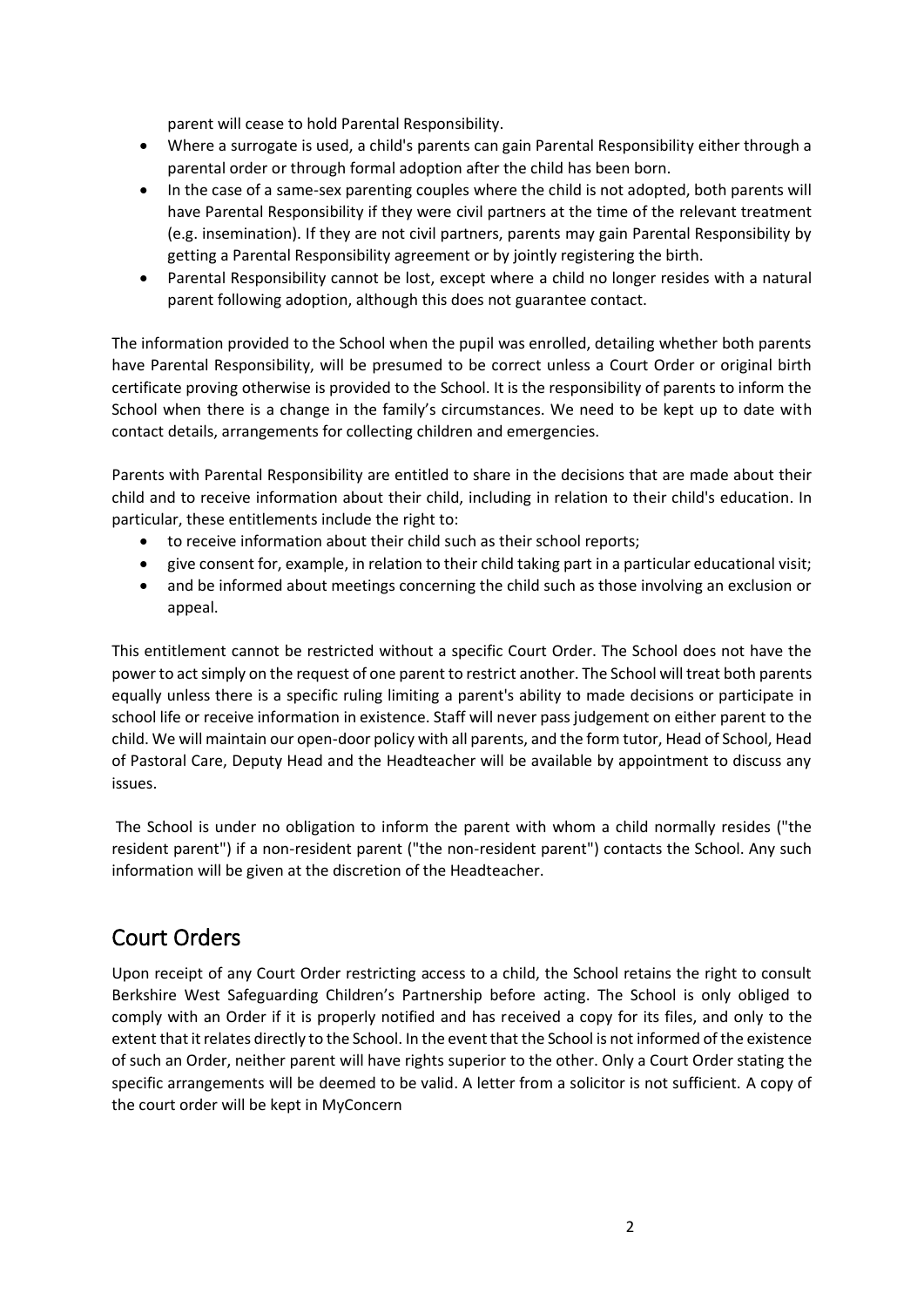## School communications

The School recognises that, while the parents of some pupils may be divorced or separated, both have a right to be informed of, and involved in, their child's education. However, we expect that parents, whatever the nature of their separation, will do all they can to communicate with each other and share information from and for the School for the benefit of their child. It is assumed that the parent with whom the child principally resides will keep the other parent informed.

We would not expect to send emergency text messages to non-resident parents, which give information on cancelled activities and reminders. All diary dates and letters home are available on the portal.

School emails will be sent to both parents (unless one or other has notified the School that they wish to opt out of School communications). Parents are responsible for providing a correct email address. Occasionally paper letters are sent home with pupils and we expect parents to communicate these messages to each other as and when appropriate.

Under normal circumstances, we will hold one parent's evening appointment per child, once a year, where both parents are welcome. We expect parents to communicate with each other regarding these arrangements. Under certain circumstances, the School can offer a secondary appointment but this must be discussed with the child's form tutor beforehand.

We expect parents to liaise and communicate directly with each other in matters such as the ordering of School photographs; the pupil's participation in residential/School visits; and any requests for tickets for performances or other events.

Both parents are entitled to receive progress reports and review their child's pupil records. Progress reports are electronic and can be found on the portal. Should an un-named parent contact the School to seek information or access to his/her child, the School will always inform the resident parent of this to check whether the un-named parent has Parental Responsibility and to ensure no Court Order is in place. For the avoidance of doubt, we will seek written confirmation from the resident parent as to the un-named parent's status and proof of identity of the unnamed parent will always be required in these cases.

It is the responsibility of the resident parent to inform the non-resident parent if their child is absent from School for a prolonged period. Attendance information is available on the portal. Any disagreements between separated or divorced parents must be resolved between the parents themselves and should not involve the School. Where disagreements or conflicts cannot be resolved between the parents, they should seek independent advice and / or pursue the matter through the Family Court

# Collecting a child from School

The School will release children to parents in accordance with arrangements notified to the School in advance. If one parent seeks to remove the child from School in contravention of the usual arrangements and the parent to whom the child would normally be released has not notified the School of any change the following steps will be followed by the duty member of staff: